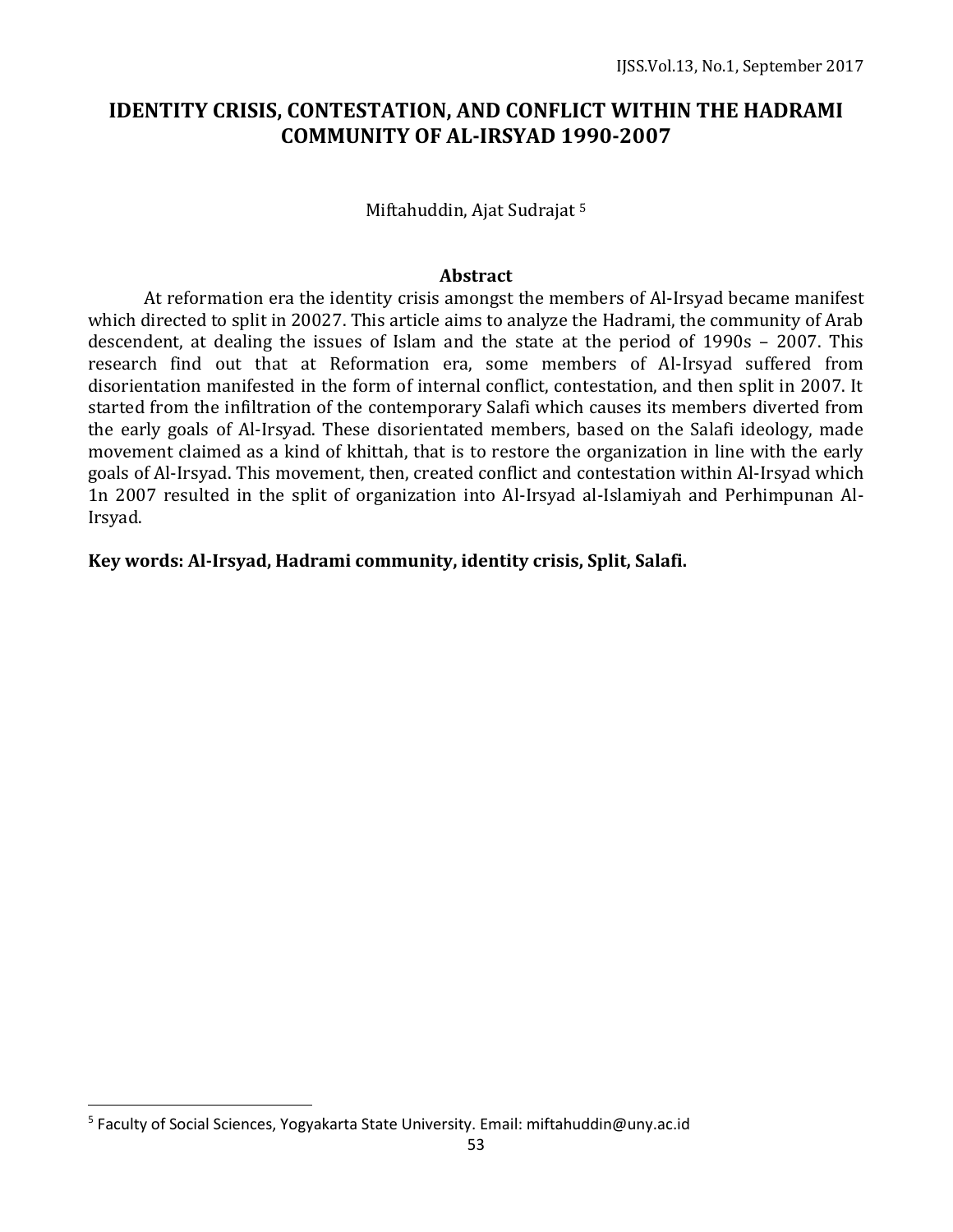#### **Introduction**

At the reigns of President Soekarno and Soeharto, political Islam groups had been marginalized so that for the purpose of their existence, they tried to adjust to the existing government policies (Imam B Jauhari, 2012: 189). Accordingly, the step down of President Soeharto had instigated them to declare their actual political identity and some of them offered *Syari'ah* as the solution to the contemporary Indonesia problems. Even, some of them mobilized masses to support their claim of formalization of Syari'ah (Bahtiar Effendy, 2011: 403). In the case of Al-Irsyad the issue of Syari'ah had split its members into the pro-Syari'ah and the Pancasila state. In this regard, the government, of course, support the last one, although the government knows that they have not had a clear understanding on the relationship between Islam and the state.

Ahmad Surkati established Al-Irsyad in 1914 after he quit from *Jami'at Khair* in 1912. Hasan Bahanan, one of Al-Irsyad leaders, argues that Islamic reformation done by Al-Irsyad have finished in 1970s since there is no longer the works of Islamic and intellectual thought produced by Al-Irsyad followers. Al-Irsyad was also no longer produce the clerics (*ulama*) as well as Islamic intellectuals. Accordingly, Al-Irsyad just referred to the products of the existing intellectual and Islamic thoughts such as by Syekh Ahmad Surkati, Umar Hubeis (2013), and Umar Naji (Hasan Bahanan, 22 October 2013). Last but not the least, within its organizational structure, there was no longer a kind of discussion forum to solve the social religious problems. In 1982 at the 32nd Al-Irsyad congress in Semarang, *Majlis Ifta' wa al-Tarjīh*, a forum for disseminating Islamic thoughts,

was no longer active (Hasil Keputusan Mukhtamar 35, December 1990). This *Majlis Ifta'* had been established in 1951 to produce *fatwa* as a guidance for Indonesia Muslims to practice their religion based on the God's wills, free from *bid'ah* dan *khurafat* (AD/ART 1951, 1955: 5). At this situation and condition, Salafi started infiltrating and spreading amongst the followers of Al-Irsyad.

The collapse of the authoritarian Soeharto regime gave a good momentum the pro-Salafi members to take over the leadership of Al-Irsyad with the justification of restoring the original spirit of the establishment of Al-Irsyad. Indeed, they had abilities to speak and write in Arabic, the source language of Islam. They also emphasized their original Arab identities (Yusuf Utsman Baisa, 29 October 2013).

### **Early Infiltration of Salafy to Al-Irsyad**

Generally speaking, from its inception, Al-Irsyad's efforts at reforming Islam is just limited to banning of religious practices considered as *takhayul* (superstition), *bid'ah*  (religious innovation), and *khurafat* (myth), as well as limited adoption of Western model of education. This is also confirmed by Geys Amar, one of Al-Irsyad leaders (Geys Amar, 1990: 8)*.* In this regard Ustadz Ahmad Salim Mahfudz argued that what has been done by Al-Irsyad is not related much to modernize Islam, but rather to follow and revive Islamic practices such as done by *ahl as-salaf*, namely the companions of Muhammad the Prophet, and the next generation as well as the continuing next generation (A.S. Mahfidz, 1996: 12). In line with this, I agree with Azyumardi Azra that apart of its claim of modern Islamic movement, Al-Irsyad is more a kind of *Salafi* movement. Accordingly, at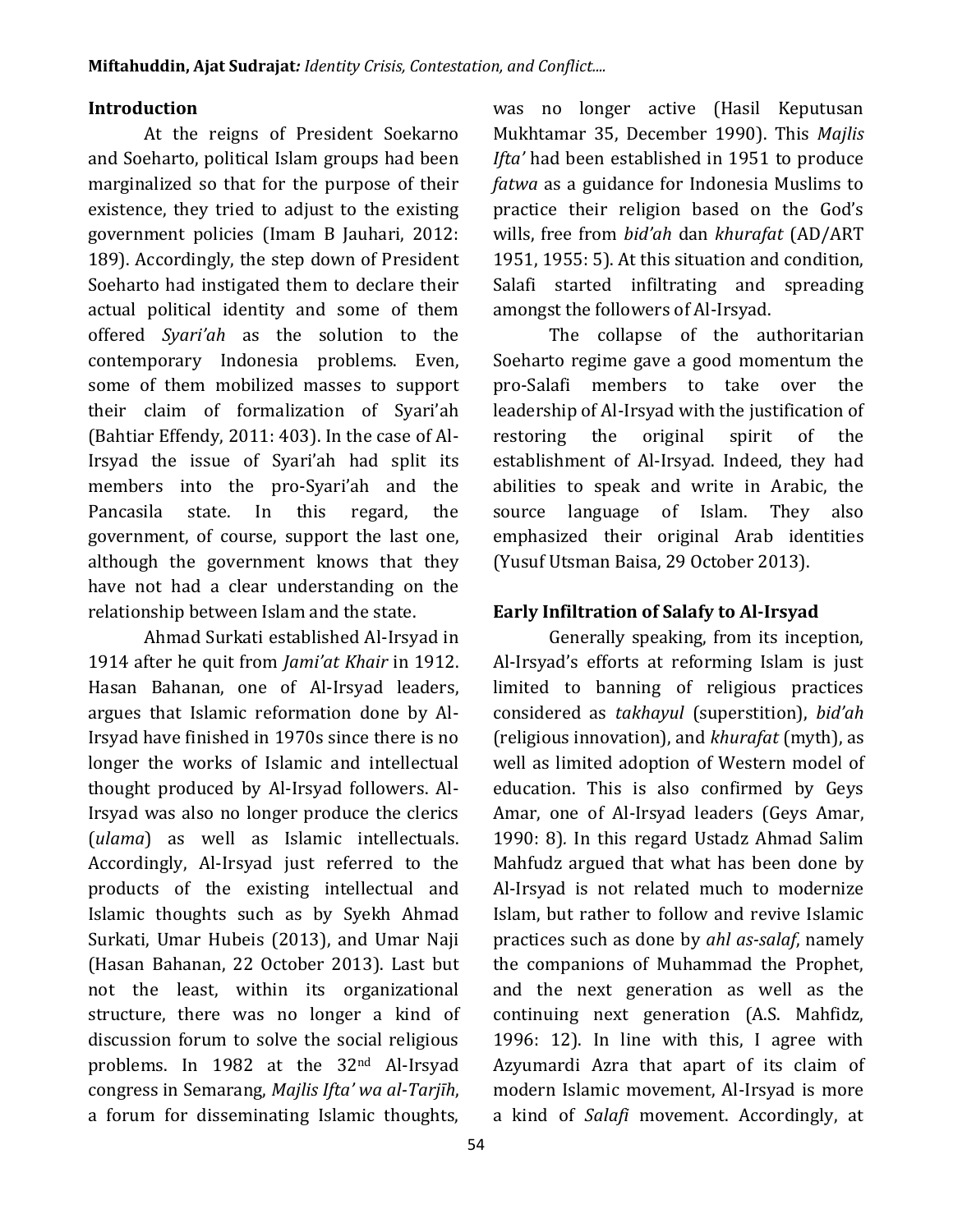ideological level, it does not belong to a modern Islamic group (Azyumardi Azra, 2000: 115). Furthermore, Harun Nasution argued that what had been done by Al-Irsyad was not about fundamental issues of religion, but rather the secondary issues such as statue, picture, music, *kenduri* (ritual meal) (Harun Nasution, 1995: 153) Accordingly, Al-Irsyad was not responsive to the actual problems of Muslims at modern era.

At this stagnant intellectual climate, pro-Salafi members offered some ideas to revive the role of Al-Irsyad at modern era (*Keputusan Muktamar ke-38 Al-Irsyad al-Islamiyah di Jakarta*, 2006: 45). It started around 1990s with the coming of Ja'far Umar Thalib, Yazid Abdul Qadir Jawwas, and Yusuf Utsman Baisa. All of them graduated from di LIPIA at the era of 1980s. The establishment of LIPIA in 1980 was apart of Saudi Arabia's efforts of spreading *Wahabism*, a manifestation of Islam such as interpreted by Ibn Wahab. Saudi Arabia also supported DDII (*Dewan Dakwah Islamiyah Indonesia*, Missionary Council of Indonesian Islam) which, then, became its ally at *Rabithah al- 'Alam al-Islami* (*Liga Islam Dunia*, League of Islamic World). Of course, Saudi Arabia disguised its mission of spreading Wahabism such as in the form of Muslim solidarity, fraternity, and piety. For that purpose, Saudi distributed some amount of money to the targeted countries, including Indonesia, through the projects of mosque, Islamic school, and missionary (Noorhaidi Hasan, 2009: 124).

In 1990s Salafi movement within AL-Irsyad became so intense with the arrival of Ja'far Umar Thalib, Yazid Abdul Qadir Jawwas, and Yusuf Utsman Baisa, the alumni LIPIA of *Hadrami* descendent, from Middle East

(Noorhaidi Hasan, 2008: 66-68). Ja'far Umar Thalib is the first generation of LIPIA alumni and become the initiator of Salafi movement in Indonesia. After finishing LIPIA, he went to Yaman in 1991 to study with Syaikh Mukbil ibn Hadi al-Wad'i, in Dammaz. Mukbil was one of puritan Salafi leader which is anti to *Ikhwanul Muslimin*, *Hizbut Tahrir*, and *Jamaah Tabligh*. This stand point have descended to Ja'far Umar Thalib. Meanwhile Yusuf Utsman Baisa went to Saudi Arabia to study with Syaikh aṣ-Ṣahwah al-Islamiyah which is sympathetic to Ikhwanul Muslimin and accordingly his religious political view is rather different from Jaf'ar (As'ad Said Ali, 2011).

Regarding Al-Irsyad school at the time of Surkati taught all subjects by means of Arabic language, these three Salafi initiators tried to revive Arabic in Al-Irsyad. For that purpose, they established *Pesantren Al-Irsyad* in Tengaran, Semarang (As'ad Said Ali, 2011). From the above statement, we understand that some members of Al-Irsyad suffered from crisis identity so that they tried to find identity on Arab through its education at Pesantren Tengaran. They also established an Islamic boarding school (*pesantren*) in Salatiga, Semarang, and Bondowoso. Of course, this movement was not conducive to the efforts of assimilation carried out by some of its members (Natalie M Kesheh, 1999: 78).

Besides teaching, these three Salafi initiators (Ja'far Umar Thalib, Yazid Abdul Qadir Jawwas, and Yusuf Utsman Baisa) took an important role on spreading Salafi teachings either to the students or Muslim generally. They were active attending invitation from their followers at some cities, especially Semarang, Yogyakarta, and Solo (Noorhaidi Hasan, 2008: 103). Accordingly, Pesantren Al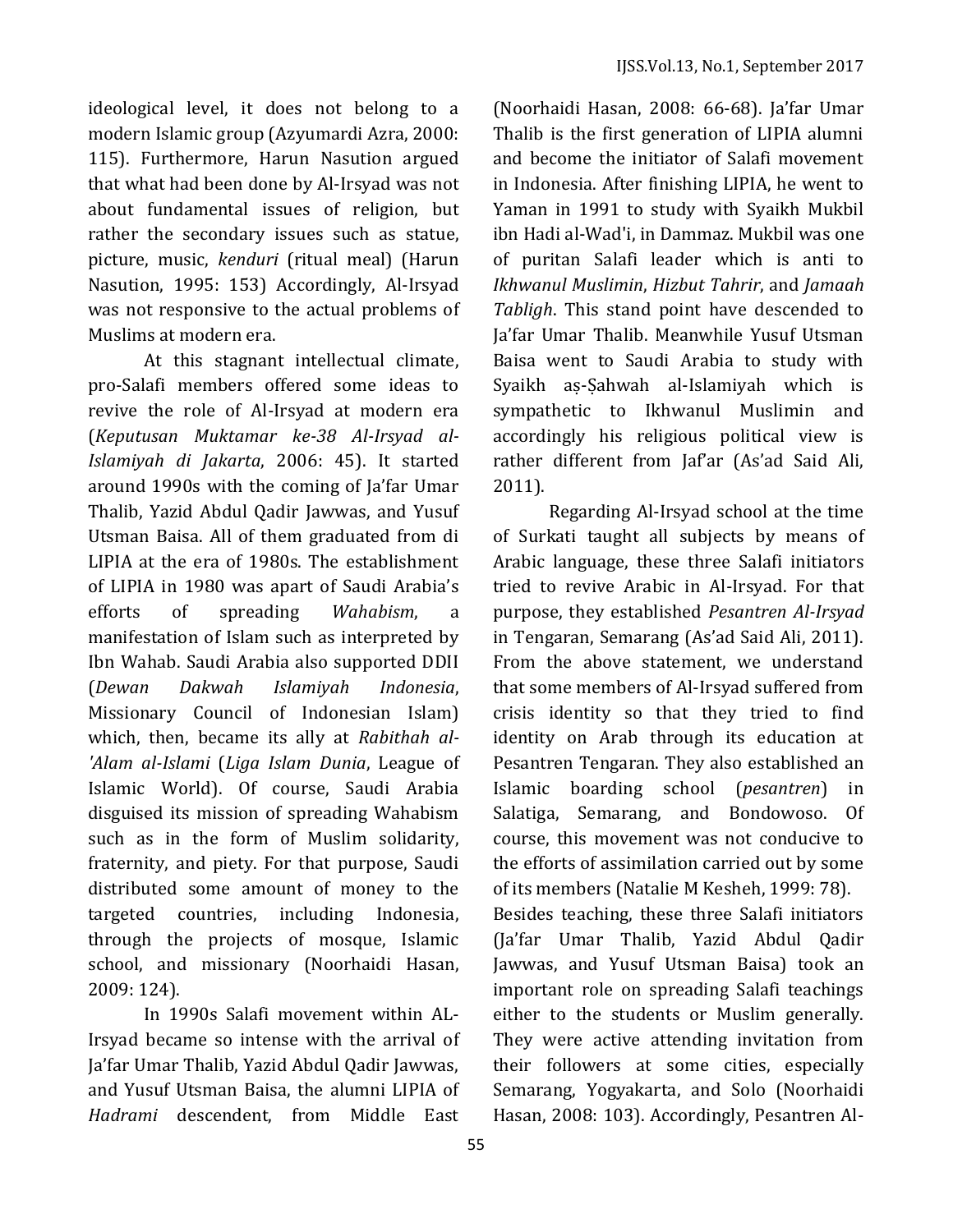Irsyad Tenggaran had expanded from its original goal of developing education into supporting Salafi mission. Then, Pesantren Al-Irsyad Tengaran developed networking with some religious institutions which have the same mission. For example, it tied cooperation with Saudi Arabia for sending and receiving delegates every year. Al-Irsyad sent students and teachers for the purpose of improving the mastery of Arabic language as well as religious knowledge in general. Once Saudi Arabia sent 2 teachers to help learning and teaching process (Kerjasama…, 7 April 2013).

Under leadership of Yusut Utsman Baisa, Pesantren Al-Irsyad Tengaran was used to support the activities of *Ihya at-Turas˙*. *Ihya at-Turas˙* is an organization built based on *manhaj Ikhwani*, that is implementing the methods of *hizbiyyah*. *Hizbiyyah* methods included *bai'at* (tied its members with oath), involved in political practices, participated in Parliament, spreading the thoughts of Quthbiyyah and Abdurrahman Abdul Khaliq (Leader of *Ihya at-Turas˙*) (Abu Karimah Askari, 2012).

## **Conflict, Contestation, and Al-Irsyad**

The arrival of pro-Salafi Al-Irasyad cadres who tried to restore the identity crisis by identifying to their Arab descendent had caused internal conflict within Al-Irsyad. Geys Amar of contra-Salafi gave statement that:

They came to Al-Irsyad to divide and conquer….At 36th congress in 1996 in Pekalongan they insisted on having their representation at the level of central leadership. At that time, my popularity was still high and I became a chief of central leadership, but I accommodated their insistence as I want to know what actually they want to do. When I took them to AlIrsyad's branches, I knew that they were good in front of me, but they tried to persuade the branches to support the Salafi (Geys Amar, 9 August 2016).

In this context, Awod Maretan (former head of Pekalongan branch of Al-Irsyad al-Islamiyah) also confirmed that the virus of Salafi had infiltrated the central leaderships since 1996 in Pekalongan. He also argued that this Salafi virus was different from *mabda*  (ideology) of Al-Irsyad adopted up to now. They made uses of school and pesantren Al-Irsyad to spread Salafi and made uses of hospital to fund their activities (Awod Maretan, 2005: 9). Indeed the early infiltration of Salafi had happened with the arrival of three initiators of pro-Salafi which managed to establish Pesantren Al-Irsayad in 1990.

When Geys Amar became the chief leader of Al-Irsyad at the 4th period (1996- 2001) it was not at easy as the previous periods. In the middle of his leadership, it appeared an open conflict which directed to the terminology of "growing different power within the existing power system" (Zeyd Ali Amar, 2005: 6).

Following the conflict, on 20 March 1998 the central leaderships of Al-Irsyad had a meeting attended by all members of the central leaderships except the leaders of Education Committee and of Student and Youth Committee. This meeting had a single agenda of reshuffle in order the organization to run effectively. At that time there were some efforts by the senior members of Al-Irsyad to mediate the conflict between the chief leader Geys Amar and vice-chief leader Muhammad Bawazir. The first effort was held in Jakarta on 23rd June at office of the Foundation of the Support Funding to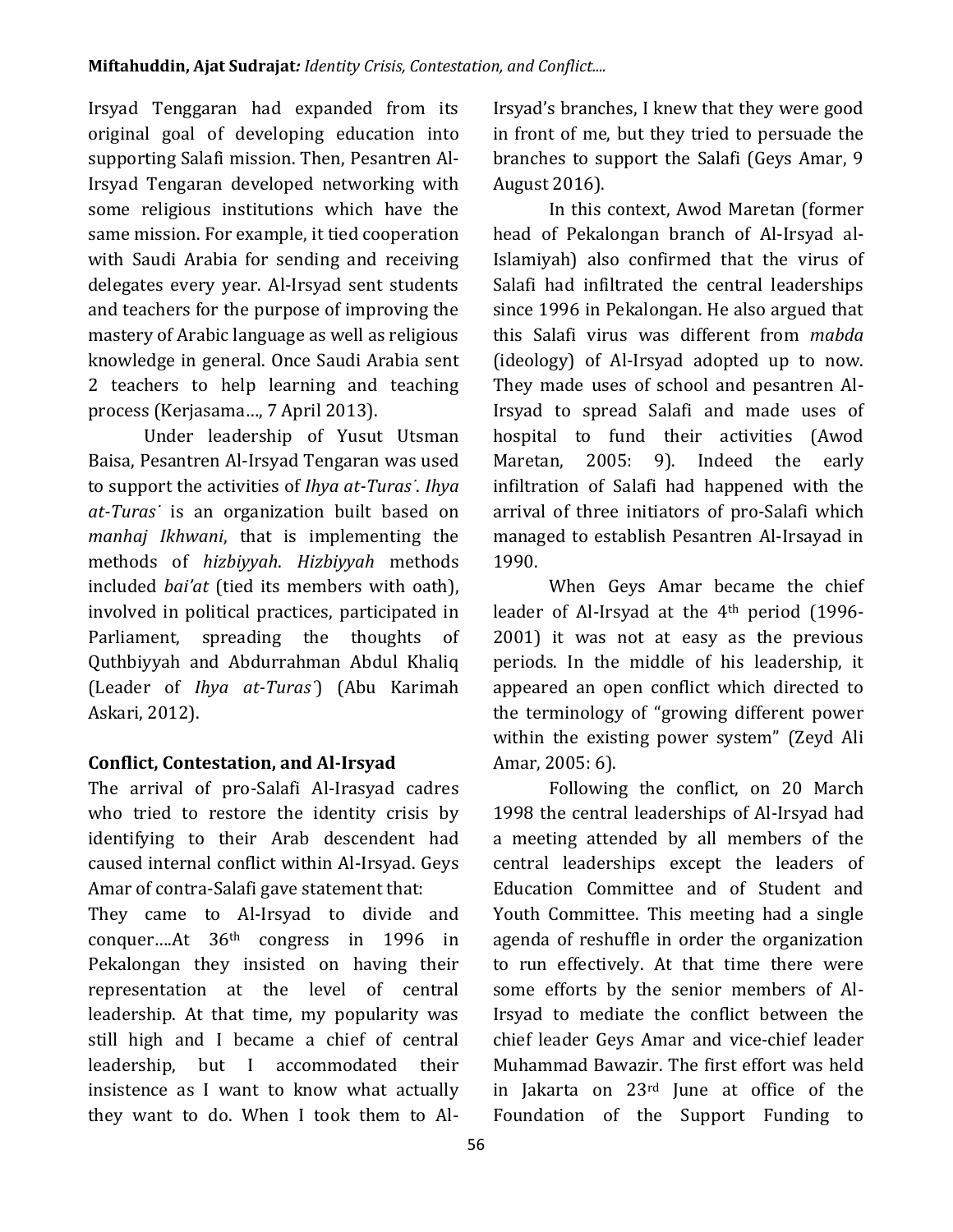Institutions of Al-Irsyad al\_Islamiyah (*Yayasan Dana Bantuan Perguruan-Perguruan Al-Irsyad al-Islamiyah*, YBPP), on Salemba Raya No. 23rd Jakarta Pusat. Mediators of this meeting were Asad Baredwan, Faisal Ba'asir, Husein Badjerei, Faris Nahdi, and Ali Binnur (in Muktamar Al-Irsyad al-Islamiyah ke-37, 2000). This mediation was fail and Geys Amar reshuffled those who were pro-Salafi in the name of securing the ideology of the organization. On 11 November 1998 he issued SK PP Number: 104-K-1419 concerning *reshuffle*. There were four members of board of executive that were Muhammad Bawazir (vice-chief of board of executive), Masdoen Pranoto (secretary general of board of executive), Awod Makky (vice-secretary general of board of executive), and Mohamad Harharah (vice-treasury of board of executive) (Laporan Pertanggung Jawaban PP Al-Irsyad Masa Bakti 1996-2001, 2000) (in Muktamar Al-Irsyad al-Islamiyah ke-37, 2000).

Muhammad Bawazir and Masdoen Pranoto challenged the decision of reshuffle and organized a meeting amongst the pro-Salafi on June 3rd 1999 which annulled the SK PP No. 104-K-1419 and issued the new SK No. 105-K-1420. This SK disqualified the leadership of Geys Amar (Zeyd Ali Amar, 2005: 8).

The second effort to reconciliation had been held by Ali Harharah on June 26th 1999 at a building on Jalan Slamet Riyadi No. 19 Jakarta Timur. He was able to had Geys Amar and Muhammad Bawazir met to find some solution. At that meeting Geys Amar offered the post of vice-chief executive which is still vacant with the condition not reinstalling Awod Makky and Mohamad Harharah into the board of executive. At that time Muhammad

Bawazir accepted Geys Amar's offer and would consult the issue of Awod Makky and Mohamad Harharah. The issue of Awod Makky and Mohammad Harharah continued to exist so that the reconciliation was fail again. Then, Muhammad Bawazir together with some friends claimed the leadership of Al-Irsyad al-Islamiyah and occupied the office of secretary with its important documents (in Laporan Pertangung Jawaban PP Al-Irsyad 1996-2001: 6).

Muhammad Bawazir, then, held an extra-ordinary congress (*Muktamar Luar Biasa*, MLB) in Tawangmangu, Solo on 16 and 17 October 1999 which chose Farouk Zein Bajabir as the chief executive board and at the same time disqualified the leadership of Geys Amar. This is an early moment of rising the dualism of leadership within Al-Irsayad, a part from the belief of Masdoen Pranoto of pro-Salafi that dualism of organization had taken place since 1996, following the 36th congress (in Laporan Pertangung Jawaban PP Al-Irsyad 1996-2001: 6).

This Extra-Ordinary Congress in Tawangmangu can be said as the ultimate conflict of Al-Irsyad al-Islamiyah. According to Geys Amar's bloc, this congress was initiated by the four reshuffled members of board of executive and neglected the decision of 36th congress in 1996 in Pekalongan which stated that the next congress would be held in Bandung (MABDA, 1999: 9).

In this conflict, according to Ridho Baridwan (one of Geys's follower), YBPP, which has an important role to fund the organization, was involved in supporting the Extra-Ordinary Congress in Tawangmangu. In his view, it was not appropriate for YBPP to be partisan in this conflict as its main function is to fund all schools affiliated to Al-Irsyad.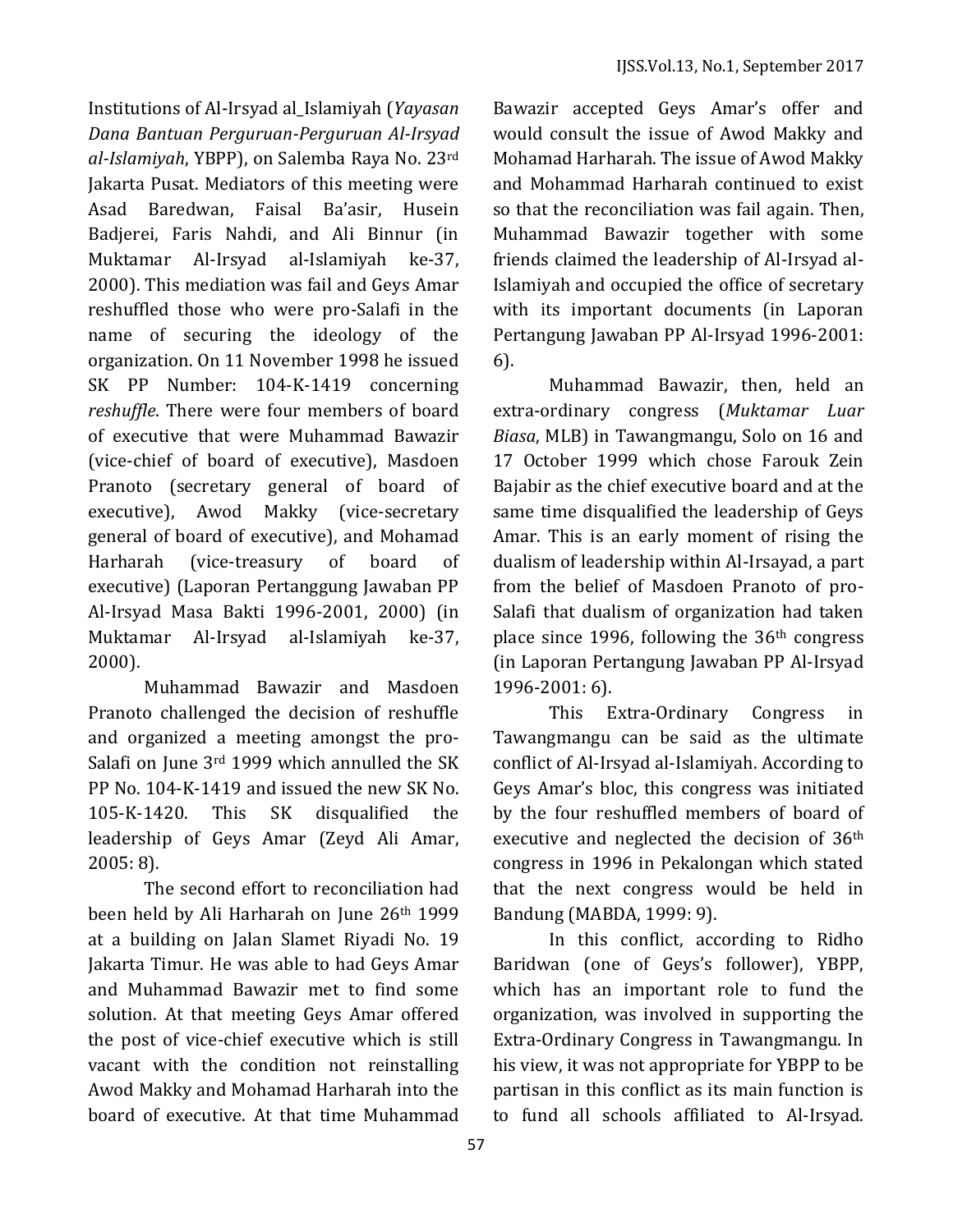Ridho argued that in one article of its Statues it was stated that this YBPP had a closed tied to *Yayasan Perhimpunan Al-Irsyad al-Islamiyah* and *Yayasan Perguruan Al-Irsyad*  which had missions to maintain peace and the unity of Al-Irsyad, to guarantee security, and to establish welfare. He also explained that this YBPP should become an protagonist in developing cooperation with other institutions either within Indonesia or foreign countries for the purpose of developing education and Islamic missionary (Ridho Baridwan, 2005: 13).

Al-Irsyad had occupied the building on 25 Kramat Raya Street, Central Jakarta which functioned to run the organization. With the occupation of that building by Farouk Zein Badjabir, Geys Amar was forced out at post-MLB Tawangmangu in 1999 (Ridho Baridwan, 2005: 16). For that purpose, Badjabir tried to find justification from a letter of Ministry of Home Affairs, Number 350 Year 1999/DIV, signed on 30 November 1999. Another justification was a letter of YBPP, numbered 55/Yayasan BPA/Adum/Umum/XII/99, signed on 2 December 1999 by Faisal Ba'asir (Head Office of YBPP) and Muhammad Bawazir (its secretary). Following that occupation, Geys Amar continued running its organization from Thalib Makky's house and then moving to Ali Harharah's pavilion on 19 A Slamet Riyadi Street I East Jakarta (in Laporan Pertangung Jawaban PP Al-Irsyad 1996-2001: 17).

In this situation, Geys Amar tried to reconcile with Badjabir by carrying out the National Congress on 3-6 June 2000 in Bandung, which is prior to the 2001 planned national congress. At that congress Hisyam Thalib was elected as the chief leader of board of executive and Geys Amar was elected as its general secretary. On other hand, Badjabir's bloc of MLM Tawangmangu denied their participation at the national congress and he argued that Amar's bloc and their followers at the branches which had held the national congress in which Amar was degraded into the general secretary and Hisyam Thalib became the chief leader of board of executive. In this regard, the status of Hisyam Thalib as the chief leader of Al-Irsyad was supported by the annulation of a registered letter at Ministry of Home Affairs and Regional Autonomy. This annulation was issued by this ministry following a letter of protest by Hisyam Thalib, with number 210080031/PP, as a chief leader of board of executive of Al-Irsyad al-Islamiyah, Hisyam Thalib. Accordingly, this ministry issued a letter with number 220/2928/SJ.

Although the Ministry of Home Affairs had tried to solve the problem of Al-Irsyad, the internal conflict was not subsided and even became more intense. For the purposes of challenging the validity of MLM Bandung in 2000 as well as of obtaining reconciliation, Farouk Zein Badjabir, Masdoen Pranoto, and their friends of MLB Tawangmangu carried out national congress on 22-23 March 2002 in Cilacap. This congress, then, chose Zein Badjabir as a chief leader of the board of executive of AL-Irsyad. The decisions of this national congress was not concluding as it was not accepted by all Irsyadi. In this regard, Hisyam Thalib issued a letter of statements which challenged the validity of MLM Cilacap. This letter was supported by a legal letter of Pengadilan Negeri Jakarta (Farouk Z Badjabir, 2003: 4) which nullified the decision of Putusan Pengadilan Negeri East Jakarta on 30 June 2003 Number 283/Pdt.G/2002/PN.JKT.TIM. A legal letter of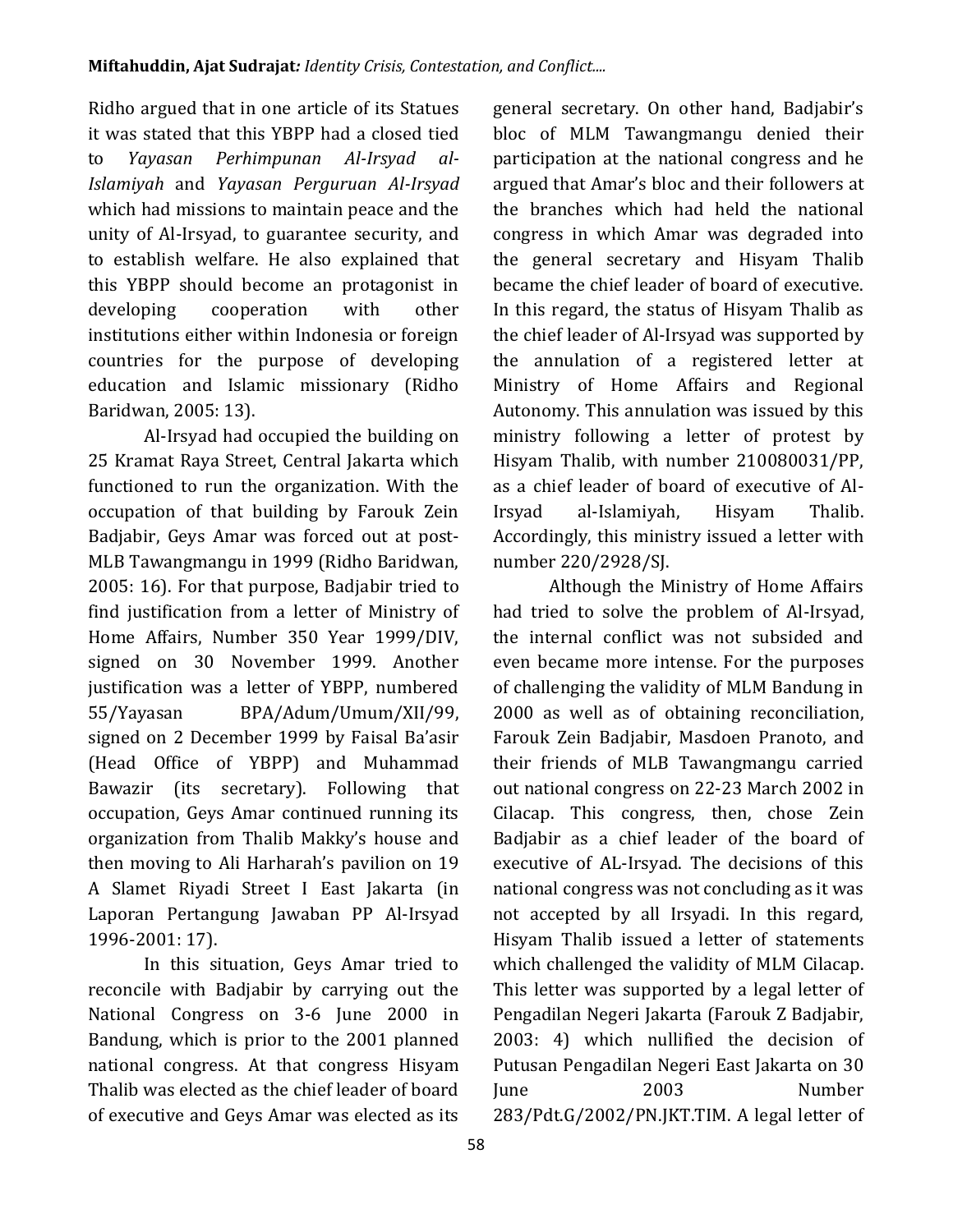Pengadilan Negeri Jakarta stated that the board of executive of Al-Irsyad aI-Islamiyah resulted from 37th national congress in Bandung was the only valid leadership to represent Perhimpunan Al-Irsyad al-Islamiyah.

Conflict continued to exist as Badjabir's bloc requesting an appeal to the supreme court. However, Supreme Court did not approve this request by issuing a legal decision with number 1702K/PDT/2004. As the follow up, the Supreme Court sent the copy of the legal decision to a team of lawyers of Hisaym Thalib of the national congress in Bandung on 30 May 2005. Responding to the decision of the Supreme Court, Badjabir's bloc declared some statements on 24 December 2005 in Pekalongan, that were: (1) stating a vote of no confidence to the board of executive justified by the decision of Supreme Court with number 1702K/Pdt/2004. (2) establishing Presidium of board of executive as mandatories to resolve the issues, to take policies and to implement them, (3) appointing Drs. Ahmad Baraas, M.Si., Khalid Abdullah Seff, Fauzi Ali Assewet, SE., Ir. As'ad MN, Said Awod Azis, SH., Ust.Yusuf Utsman Baisa, Lc., Dr. Abeng, MMR., Drs. Amin Radjab, Ir. Farhat Umar, M.Si. as Presidium of board of executive with the tasks as follow: (a) as the only representatives of regional and provincial branches of Al-Irsyad al-Islamiyah all over of Indonesia to lead the organization at national level, (b) executing the tasks of board of executive either internal or external affairs, (c) restoring organization to the early goals (*khithah*) in 11914, that "Al-Irsyad; …

For the group which agreed with Salafi (Badjabir, Pranoto, Baisa, and their friends), they stated that the legal decision of Supreme Court will not effect on the decisions of MLB

2000 in Cilacap. They based their arguments on the fact that the decisions of the national congress as the highest institution can not be annulled by other institution, including that of the Supreme Court. On contrary, Hamid Abud Attamimi (board of executive of Regional Brach of Cirebon) and other Al-Irsyad activists of anti-Salafi argued that Badjabir's bloc just believed that something is true just because of its congruence with their vested interest (Hamid A Attamimi, 2005: 6).

In conclusion, the internal conflict of Al-Irsyad taking a long time and costly had been finalized by legal decision of the Supreme Court with number 1702K/PDT/2004 in April 2005 which recognized the validity of Geys Amar and Hisyam Thalib's leadership. In fact this conflict had been resolved completely as both blocs continued in quarrel to acquire the possession of organization's asset and symbols. Indeed, Badjabir's bloc had established a new organization, namely "Perhimpunan Al-Irsyad" in 2007. In this regard, Hisyam Thalib issued a letter to regional and provincial branches as well as Al-Irsyad Foundation in order not to release the asset to "Perhimpunan Al-Irsyad".

Before Al\_Irsyad split into two, in 2006 Hisyam Thalib, pro-Salafi, held the 38th national congress. For him, this congress had a strategic significance as being able to dualism of leaderships which, of course, had negative impact to the development of organization. On the following year in 2007 there existed two organizations with the name of Al-Irsyad that are Al-Irsyad al-Islamiyah (the original organization) and Perhimpunan Al-Irsyad (the new orgaization), in which both had different manifestations on their actualization of the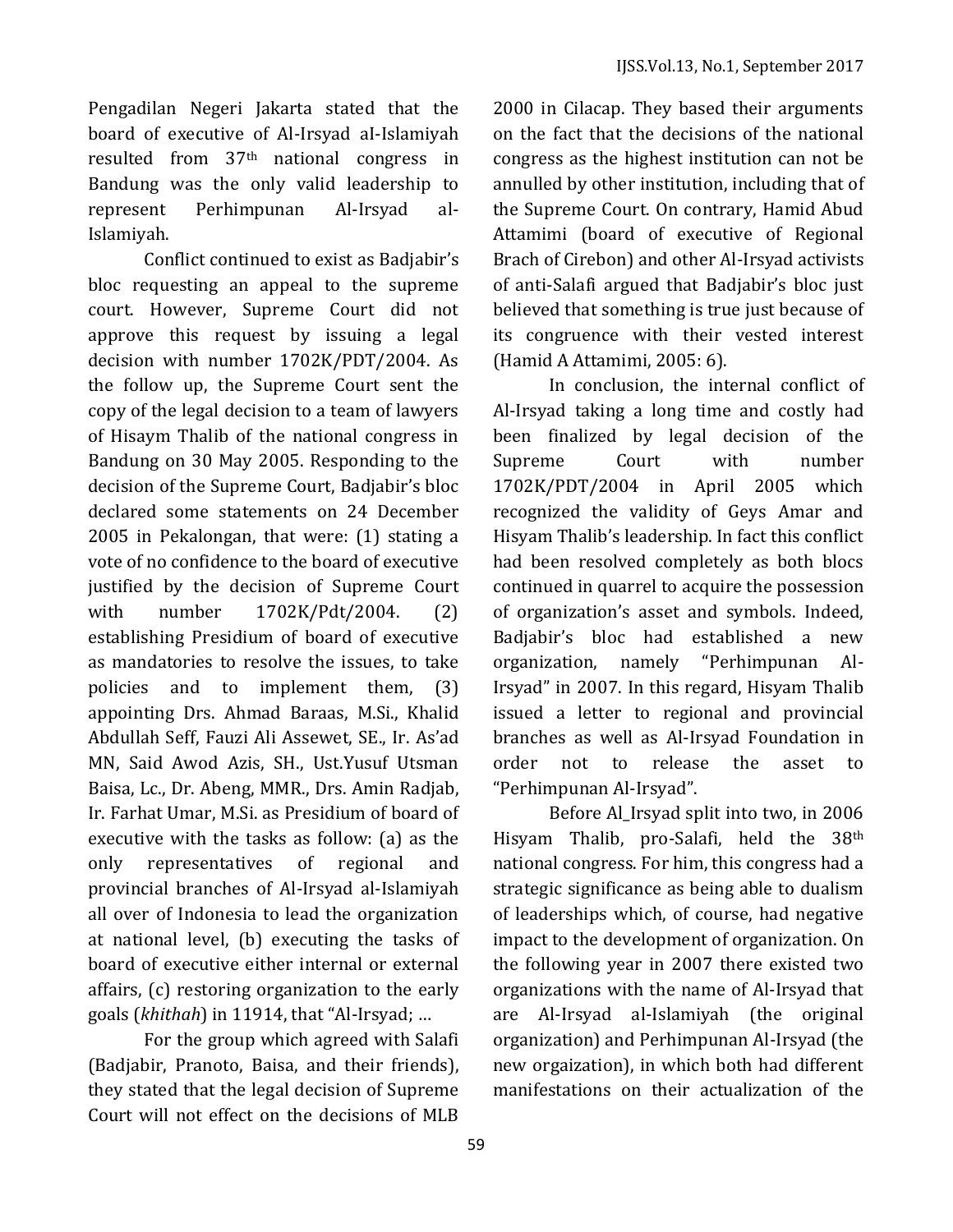identities (in Panduan Muktamar ke-38, 2006: 6).

The existence of Perhimpunan Al-Irsyad has been registered at the Ministry of Home Affairs with SKT Number: 99/D.III.2/XI/2007 on 14 November 2007. At its first congress in Pondok Gede, Jakarta on 30 March 2009 Perhimpunan Al-Irsyad has been compiled a statue (Anggaran Dasar/Anggaran Rumah Tangga). What is surprising is that the organization based on the national ideology of Pancasila and the Indonesian Constitution of 1945 (AD/ART, 2013). On other side, Al-Irsyad al-Islamiyah, since 37th national congress in 2000 in Bandung have changed its philosophical foundation from Pancasila to Islam (Hasil Keputusan Muktamar ke-37, 2000).

## **Conclusion**

Based on the above elaboration of the history of Al-Irsyad from 1990 to 2007, we can conclude that the contemporary intrusion of Salafi to Al-Irsyad had caused conflict and contestation amongst the Hadrami community in Al-Irsyad which culminated in its split in 2007. Generally, there were some factors perpetuating the conflict amongst the Hadrami community in Al-Irsyad between Geys Amar's bloc and Yusuf Utman Baisa in 2007. First was the infiltration of Salafi to Al-Irsyad by some pro-Salafi cadres which had received education from Middle East. They campaigned slogan of *khithah* which want to return to the early goals of the organization such as formulated by Ahmad Surkati. For that purpose, they had a strong support from Saudi Arabia. They tried to take over the leadership of Al-Irsyad and accordingly it arose conflicts between those who were pro-Salafi and those of contra-Salafi. Second was the issue of welfare amongst its members. As you know, Yayasan Dana Bantuan Perguruan-Perguruan Al-Irsyad (YBPP) as the organization's source of funding was involved in the conflict. Regarding YBPP received support of funding from Saudi Arabia, the pro-Salafi under the leadership of Yusuf Utsman Baisa controlled YBPP. It was not surprising that the activities of pro-Salafi can run well. In line with this, some members of Al-Irsyad joined with pro-Salafi group because of the issue of welfare.

### **References**

- Abu Karimah Askari bin Jamal al-Bugisi, "Jum'iyyah Ihya al-Turots, Masalah Ijtihadiyyah ?,**"** diakses 8 Oktober 2012, [http://www.darussalaf.or.id/hizbiyyahalira](http://www.darussalaf.or.id/hizbiyyahaliran/jumiyyah) [n/jumiyyah.](http://www.darussalaf.or.id/hizbiyyahaliran/jumiyyah)
- Abdullah Djaidi, "Disumbang Lalu Diacak-Acak," *Wawancara Khusus Sabili*, No. 10 TH. XVII 10 Desember 2009.
- "[Ada Apa dengan Al-Irsyad](http://al-irsyadtamiang.blogspot.com/2010/06/ada-apa-dengan-al-irsyad.html)," Diposkan oleh DPC Perhimpunan Al-Irsyad Aceh Tamiang 02 Juni 2010, diakses tanggal 2 Agustus 2012, [http://Al-](http://al-irsyadtamiang.blogspot.com/2010/06/ada-apa-dengan-al-irsyad.html)[Irsyadtamiang.blogspot.com/2010/06/ada](http://al-irsyadtamiang.blogspot.com/2010/06/ada-apa-dengan-al-irsyad.html)[apa-dengan-Al-Irsyad.html.](http://al-irsyadtamiang.blogspot.com/2010/06/ada-apa-dengan-al-irsyad.html) Lihat pula "Putusan Kasasi MA Harus Jadi Rujukan Al-Irsyad," *Republika Online*, 28 Desember 2005.
- "[AD / ART Perhimpunan Al-Irsyad](http://al-irsyad.or.id/index.php/extensions/ad-art)," diakses 31 Maret 2013, [http://Al-](http://al-irsyad.or.id/index.php/extensions/ad-art)[Irsyad.or.id/index.php/extensions/ad-art.](http://al-irsyad.or.id/index.php/extensions/ad-art)
- "Ada Apa dengan Al-Irsyad," diakses 2 September 2016, [http://al](http://al-irsyadtamiang.blogspot.co.id/2010/06/ada-apa-dengan-al-irsyad.html)[irsyadtamiang.blogspot.co.id/2010/06/ada](http://al-irsyadtamiang.blogspot.co.id/2010/06/ada-apa-dengan-al-irsyad.html)[apa-dengan-al-irsyad.html.](http://al-irsyadtamiang.blogspot.co.id/2010/06/ada-apa-dengan-al-irsyad.html)
- Ahmad Salim Mahfudz, "Mabda Al-Irysad al-Islamiyah," Pokok-pokok ceramah Ustadz Ahmad bin Mahfudz pada penataran Pengurus Cabang Al-Irsyad Al-Islamiyah yang diselenggarakan di Surabaya 31 Juli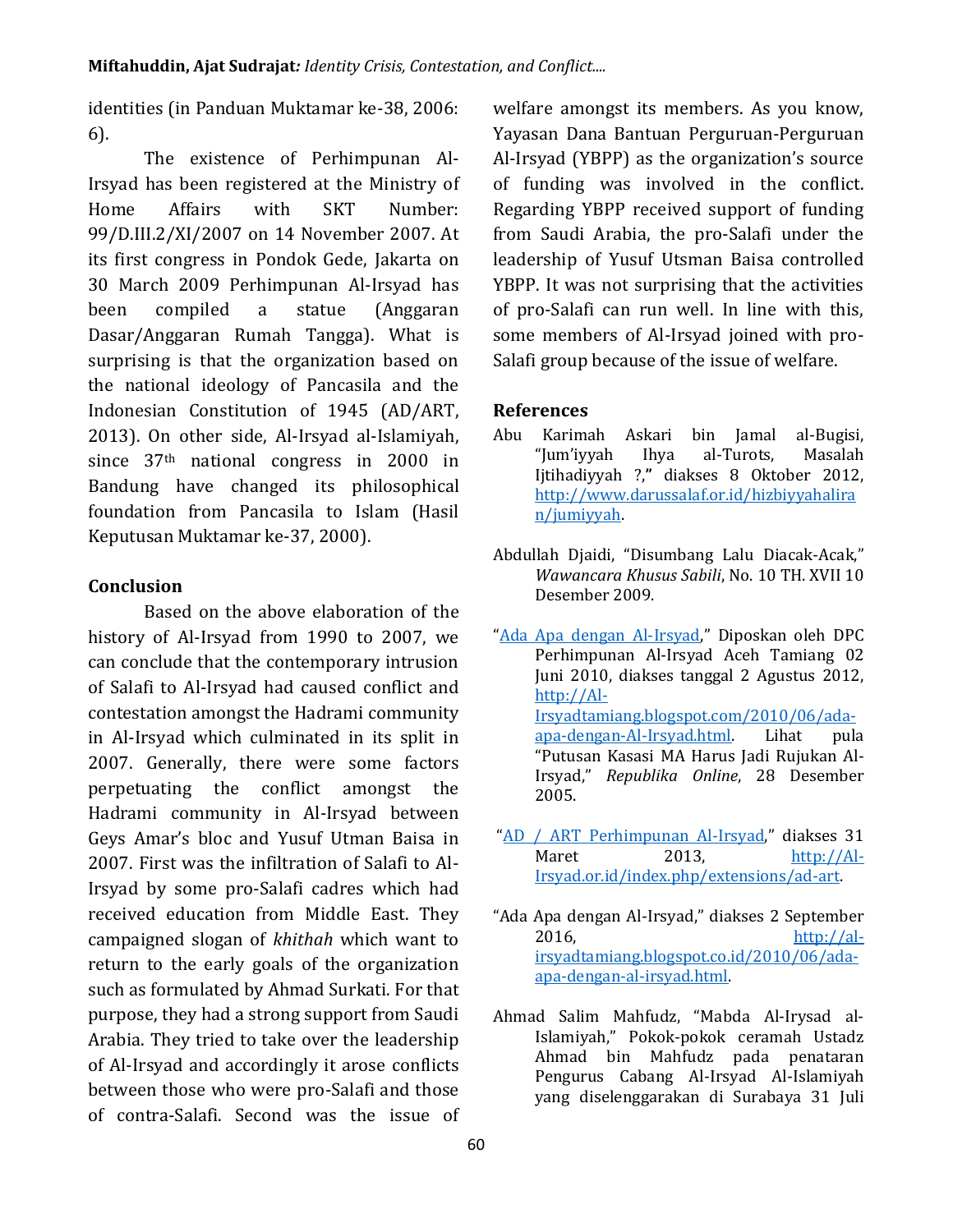1996, dalam *Mimbar Al-Irsyad* Edisi: 006 Rabi'ul Awal 1431.

- "Anggaran Dasar dan Anggaran Rumah Tangga Perhimpunan Al-Irsyad" setelah dirobah dan ditambah dengan keputusan Muktamar Al-Irysad di Pekalongan tanggal 26 Juni dan pada tangal 11-16 Desember 1951, (Cetakan Tahun 1955).
- As'ad Said Ali, "Perkembangan Salafi di Indonesia," diakses 25 Oktober 2011, [http://www.nu.or.id/page/id/dinamic\\_detil](http://www.nu.or.id/page/id/dinamic_detil/4/32743/Kolom/) [/4/32743/Kolom/.](http://www.nu.or.id/page/id/dinamic_detil/4/32743/Kolom/)
- Asrori S. Karni, "Pendidikan Wadah Ganda Penerus Syekh Surkati," diakses 18 April 2013, [http://arsip.gatra.com//2009-05-](http://arsip.gatra.com/2009-05-22/versi_cetak.php?id=126063) [22/versi\\_cetak.php?id=126063.](http://arsip.gatra.com/2009-05-22/versi_cetak.php?id=126063)
- Awod Maretan, "Firus," *MABADI,* Tahun I Edisi Oktober 2005.
- Azyumardi Azra, *Menuju Masyarakat Madani: Gagasan, Fakta, dan Tantangan* (Bandung: Rosdakarya, 2000).
- Bahtiar Effendy, *Islam dan Negara: Transformasi, Gagasan, dan Praktik Politik Islam di Indonesia*, terj. Ihsan Ali-Fauzi dan Rudy Harisyah Alam (Jakarta: Democracy Project Yayasan Abad Demokrasi, 2011).
- *Fatawa Ustadz Umar Hubeis: Anda Bertanya Ustadz Menjawab,* Kata Pengantar Abdullah Djaidi (Ketua Umum PP Al-Irsyad al-Islamiyah), (Jakarta: PP Al-Irsyad al-Islamiyyah, 2013).
- Farouk Zein Badjabir, "Cuplikan Sambutan Ketua Umum PP Al-Irsyad al-Islamiyah pada Musyawarah Wilayah Al-Irsyad al-Islamiyah Jawa Timur," *Info Al-Irsyad Al-Islamiyah,* Edisi 61, Tahun ke-6, Oktober 2003.
- Geys Amar, "Al-Irsyad, Dulu, Kini, dan Nanti," Majalah Bulanan *MIMBAR ULAMA*, Nomor 155 Tahun XV, Desember 1990.
- Harun Nasution, *Islam Rasional* (Bandung: Mizan, 1995).
- "Hasil-hasil Keputusan Muktamar Al-Irsyad al-Islamiyah ke-35," Surabaya, Desember 1990.
- Hamid Abud Attamimi, "Ada Bulus di Balik Muslihat," *MABADI*, Tahun I Edisi Agustus 2005.
- Imam B. Jauhari, *Teori Sosial: Proses Islamisasi dalam Sistem Ilmu Pengetahuan* (Yogyakarta: Pustaka Pelajar, 2012).
- *Indonesia Backgrounder: Why Salafism and Terrorism Mostly Don't Mix*, Asia Report N°83 Southeast Asia/Brussels: ICG (International Crisis Group), 13 September 2004.
- "Kerja Sama Pesantren Islam Al-Irsyad," diakses 7 April 2013, [http://www.pesantrenalirsyad.org/kerjasa](http://www.pesantrenalirsyad.org/kerjasama) [ma.](http://www.pesantrenalirsyad.org/kerjasama)
- "Kemelut dalam Tubuh PP Al-Irsyad Al-Islamiyah Permasalahan dan Pertanggungjawaban," *Lampiran,* "Laporan Pertanggungjawaban PP Al-Irsyad Al-Islamiyah Masa Bakti 1996- 2001," dalam Muktamar Al-Irsyad al-Islamiyah ke-37, Bandung, tanggal 3-6 Juli 2000.
- Keputusan Hasil Muktamar ke-37 Al-Irsyad al-Islamiyah, Bandung, Tanggal 3-6 Juli 2000.
- Keputusan Hasil "Deklarasi Pekalongan 2005 PW dan PC Al-Irsyad al-Islamiyah Seluruh Indonesia, Pekalongan, 24 Desember 2005, Yang Bertanda Tangan: Notaris di Pekalongan, Riza Sungkar, S.H.
- "Laporan Pertanggungjawaban PP Al-Irsyad al-Islamiyah Masa Bakti 1996-2001."
- "Laporan Pertanggungjawaban Pimpinan Pusat Al-Irsyad al-Islamiyah Masa Kerja 2000-2006," dalm Muktamar ke-38 Al-Irsyad al-Islamiyah, Cibubur, Jakarta, 7-10 Setember 2006.
- "Laporan Pertanggungjawaban PP Al-Irsyad al-Islamiyah Masa Bakti 1996-2001."